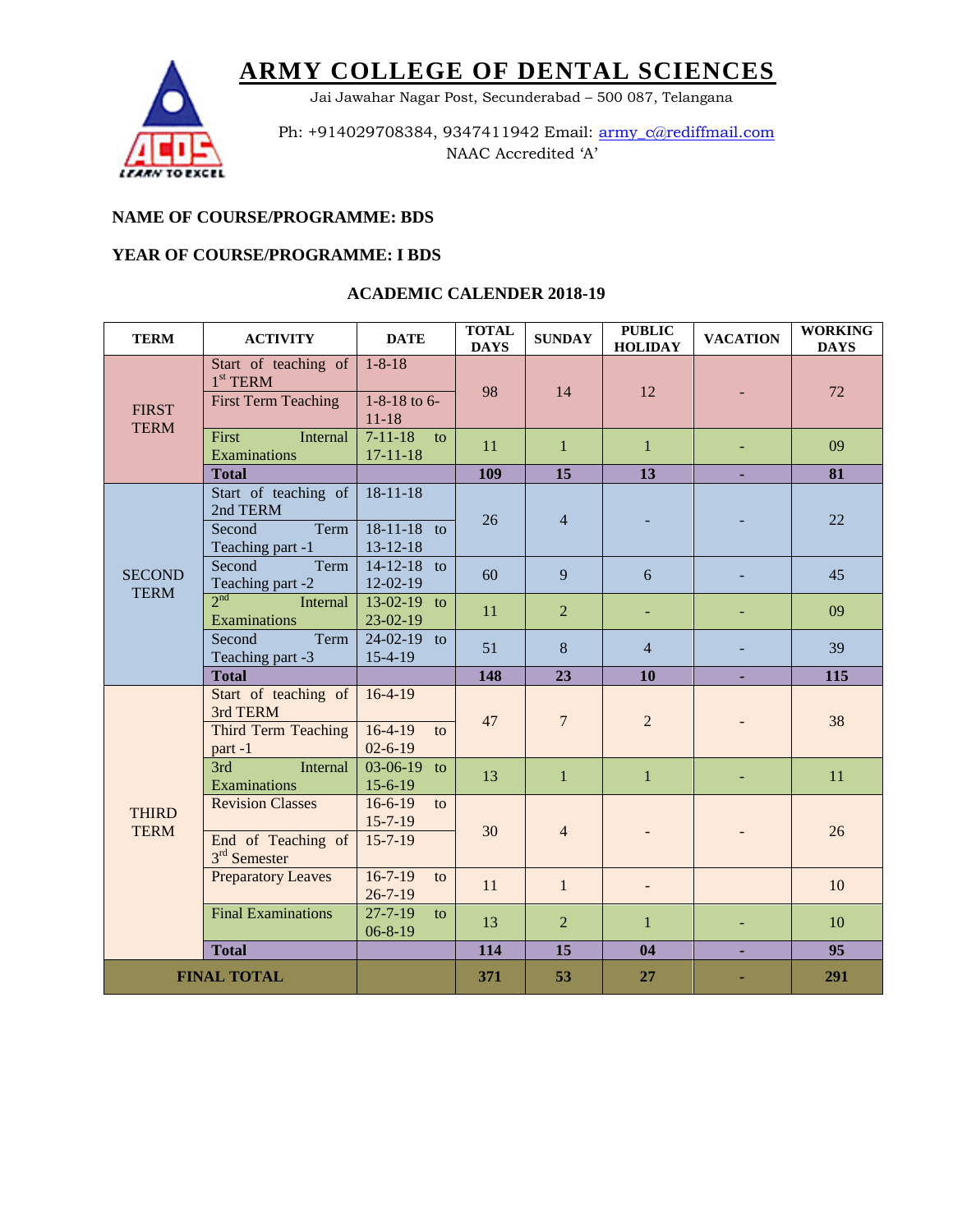

Jai Jawahar Nagar Post, Secunderabad – 500 087, Telangana

Ph: +914029708384, 9347411942 Email: army\_c@rediffmail.com NAAC Accredited 'A'

### **NAME OF COURSE/PROGRAMME: BDS**

#### **YEAR OF COURSE/PROGRAMME: II BDS**

| <b>TERM</b>                  | <b>ACTIVITY</b>                                | <b>DATE</b>                                     | <b>TOTAL</b><br><b>DAYS</b> | <b>SUNDAY</b>   | <b>PUBLIC</b><br><b>HOLIDAY</b> | <b>VACATION</b> | <b>WORKING</b><br><b>DAYS</b> |
|------------------------------|------------------------------------------------|-------------------------------------------------|-----------------------------|-----------------|---------------------------------|-----------------|-------------------------------|
| <b>FIRST</b><br><b>TERM</b>  | Start of teaching of<br>$1st$ TERM             | $1 - 8 - 18$                                    | 95                          | 14              | 11                              |                 | 70                            |
|                              | <b>First Term Teaching</b>                     | 1-8-18 to 2-<br>$11 - 18$                       |                             |                 |                                 |                 |                               |
|                              | First<br>Internal<br>Examinations              | $3 - 11 - 18$<br>$\mathbf{t}$<br>$20 - 11 - 19$ | 29                          | $\overline{4}$  | $\overline{3}$                  |                 | 22                            |
|                              | <b>Total</b>                                   |                                                 | 124                         | 18              | 14                              |                 | 92                            |
| <b>SECOND</b><br><b>TERM</b> | Start of teaching of<br>2nd TERM               | $21 - 11 - 19$                                  | 29                          | $\overline{4}$  | $\overline{3}$                  |                 | 22                            |
|                              | Second<br>Term<br>Teaching part -1             | $21 - 11 - 19$ to<br>$3-01-19$                  |                             |                 |                                 |                 |                               |
|                              | Second<br>Term<br>Teaching part -2             | $4 - 01 - 19$<br>to<br>$13-02-19$               | 45                          | $\overline{7}$  | 6                               |                 | 32                            |
|                              | $2^{nd}$<br>Internal<br>Examinations           | $14-02-19$ to<br>28-03-19                       | 04                          |                 |                                 |                 | $\overline{4}$                |
|                              | Term<br>Second<br>Teaching part -3             | 29-03-19 to<br>15-4-19                          | 20                          | $\overline{3}$  |                                 |                 | 17                            |
|                              | <b>Total</b>                                   |                                                 | 98                          | 14              | 9 <sup>1</sup>                  |                 | 75                            |
|                              | Start of teaching of<br>3rd TERM               | $16-4-19$                                       | 47                          | $\overline{7}$  | 5                               |                 | 35                            |
|                              | Third Term Teaching<br>part-1                  | $16-4-19$<br>to<br>$02 - 6 - 19$                |                             |                 |                                 |                 |                               |
|                              | 3rd<br>Internal<br>Examinations                | $03-06-19$ to<br>$20 - 6 - 19$                  | 04                          |                 |                                 |                 | 04                            |
| <b>THIRD</b><br><b>TERM</b>  | <b>Revision Classes</b>                        | $21 - 6 - 19$<br>to<br>$15 - 7 - 19$            | 25                          | $\overline{4}$  |                                 |                 | 21                            |
|                              | End of Teaching of<br>3 <sup>rd</sup> Semester | $15 - 7 - 19$                                   |                             |                 |                                 |                 |                               |
|                              | <b>Preparatory Leaves</b>                      | $16 - 7 - 19$<br>to<br>$26 - 7 - 19$            | 11                          | $\mathbf{1}$    |                                 |                 | 10                            |
|                              | <b>Final Examinations</b>                      | $27 - 7 - 19$<br>to<br>$26 - 8 - 19$            | 31                          | $5\overline{)}$ | $\overline{4}$                  |                 | 22                            |
|                              | <b>Total</b>                                   |                                                 | 118                         | 17              | 9 <sup>°</sup>                  |                 | 92                            |
| <b>FINAL TOTAL</b>           |                                                |                                                 | 340                         | 49              | 32                              |                 | 259                           |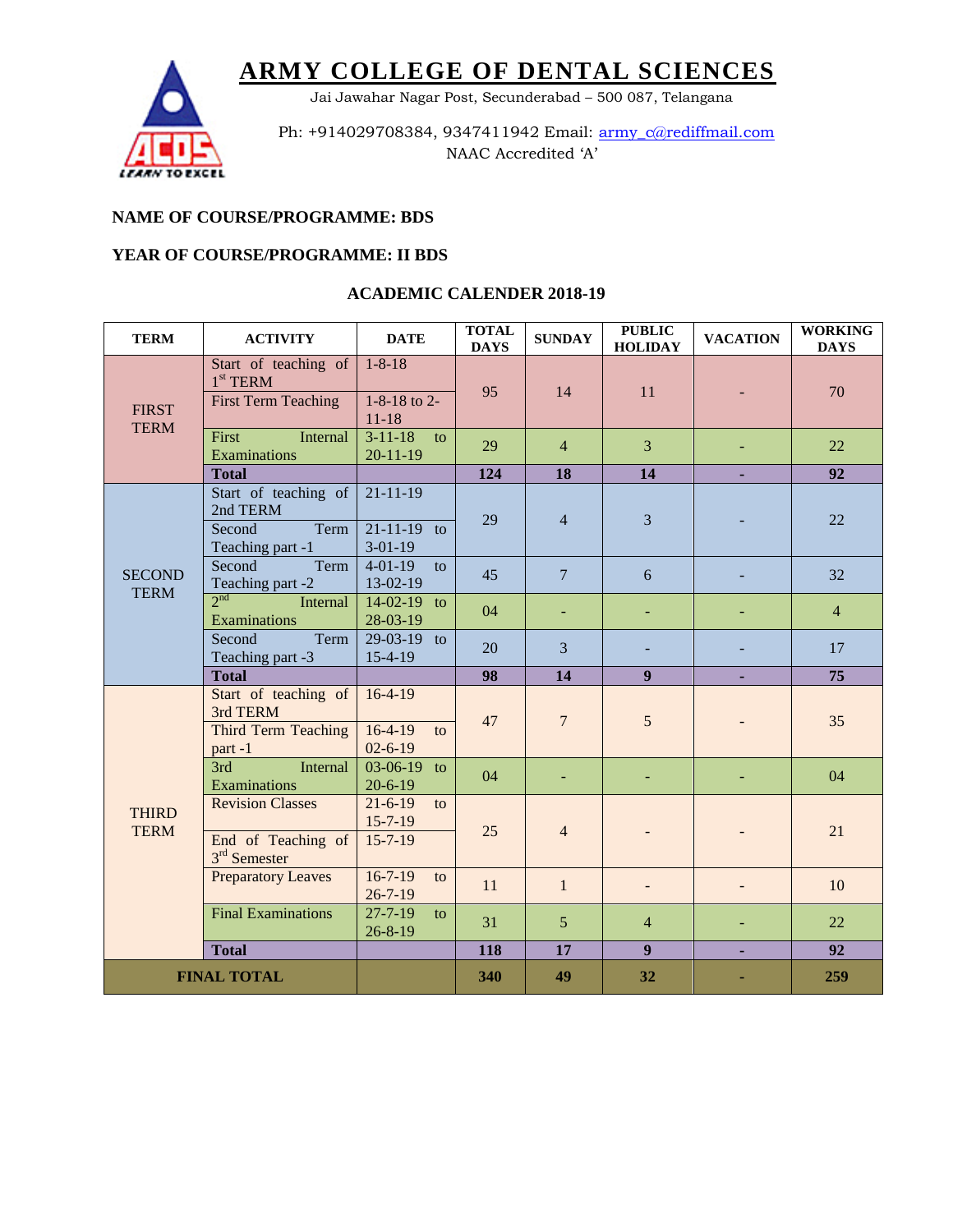

Jai Jawahar Nagar Post, Secunderabad – 500 087, Telangana

Ph: +914029708384, 9347411942 Email: army\_c@rediffmail.com NAAC Accredited 'A'

### **NAME OF COURSE/PROGRAMME: BDS**

### **YEAR OF COURSE/PROGRAMME: III BDS**

| <b>TERM</b>                  | <b>ACTIVITY</b>                                         | <b>DATE</b>                                       | <b>TOTAL</b><br><b>DAYS</b> | <b>SUNDAY</b>   | <b>PUBLIC</b><br><b>HOLIDAY</b> | <b>VACATION</b> | <b>WORKING</b><br><b>DAYS</b> |
|------------------------------|---------------------------------------------------------|---------------------------------------------------|-----------------------------|-----------------|---------------------------------|-----------------|-------------------------------|
| <b>FIRST</b><br><b>TERM</b>  | Start of teaching of<br>$1st$ TERM                      | $1 - 8 - 18$                                      | 93                          | 13              | 10                              |                 | 70                            |
|                              | <b>First Term Teaching</b>                              | $1 - 8 - 18$ to<br>$01 - 11 - 18$                 |                             |                 |                                 |                 |                               |
|                              | First<br>Internal<br>Examinations                       | $02 - 11 - 18$ to<br>$09-11-18$                   | 08                          | $\mathbf{1}$    | $\overline{2}$                  |                 | 05                            |
|                              | <b>Total</b>                                            |                                                   | 101                         | 14              | 12                              |                 | 75                            |
| <b>SECOND</b><br><b>TERM</b> | Start of teaching of<br>2nd TERM                        | $10 - 11 - 18$                                    | 23                          | $\overline{4}$  | 5                               |                 | 14                            |
|                              | Second<br>Term<br>Teaching part -1                      | $11-11-18$ to<br>$3-01-19$                        |                             |                 |                                 |                 |                               |
|                              | Second<br>Term<br>Teaching part -2                      | $4 - 01 - 19$<br>to<br>$11-02-19$                 | 39                          | 6               | $\overline{3}$                  |                 | 30                            |
|                              | $2^{nd}$<br>Internal<br>Examinations                    | $12-02-19$ to<br>08-03-19                         | 25                          | 3               | $\mathbf{1}$                    |                 | 21                            |
|                              | Term<br>Second<br>Teaching part -3                      | 09-03-19 to<br>15-04-19                           | 38                          | 6               | $\overline{3}$                  |                 | 29                            |
|                              | <b>Total</b>                                            |                                                   | 125                         | 19              | 12                              |                 | 94                            |
| <b>THIRD</b><br><b>TERM</b>  | Start of teaching of<br>3rd TERM<br>Third Term Teaching | $16-04-19$<br>$16-04-19$ to                       | 60                          | $\overline{7}$  | $\overline{c}$                  |                 | 51                            |
|                              | part-1<br>3rd<br>Internal<br>Examinations               | $04 - 6 - 19$<br>$05-06-19$ to                    | 10                          | $\mathbf{1}$    | $\mathbf{1}$                    |                 | 08                            |
|                              | <b>Revision Classes</b>                                 | $14-6-19$<br>$15 - 6 - 19$<br>to<br>$15 - 7 - 19$ | 31                          | 5               | $\mathbf{1}$                    |                 | 25                            |
|                              | End of Teaching of<br>3 <sup>rd</sup> Semester          | $15 - 7 - 19$                                     |                             |                 |                                 |                 |                               |
|                              | <b>Preparatory Leaves</b>                               | $16 - 7 - 19$<br>to<br>$26 - 7 - 19$              | 11                          | $\mathbf{1}$    |                                 |                 | 10                            |
|                              | <b>Final Examinations</b>                               | $27 - 7 - 19$<br>to<br>$26 - 8 - 19$              | 31                          | $5\overline{)}$ | 3                               |                 | 23                            |
|                              | <b>Total</b>                                            |                                                   | 143                         | 19              | $\overline{7}$                  |                 | 117                           |
| <b>FINAL TOTAL</b>           |                                                         |                                                   | 369                         | 52              | 31                              |                 | 286                           |